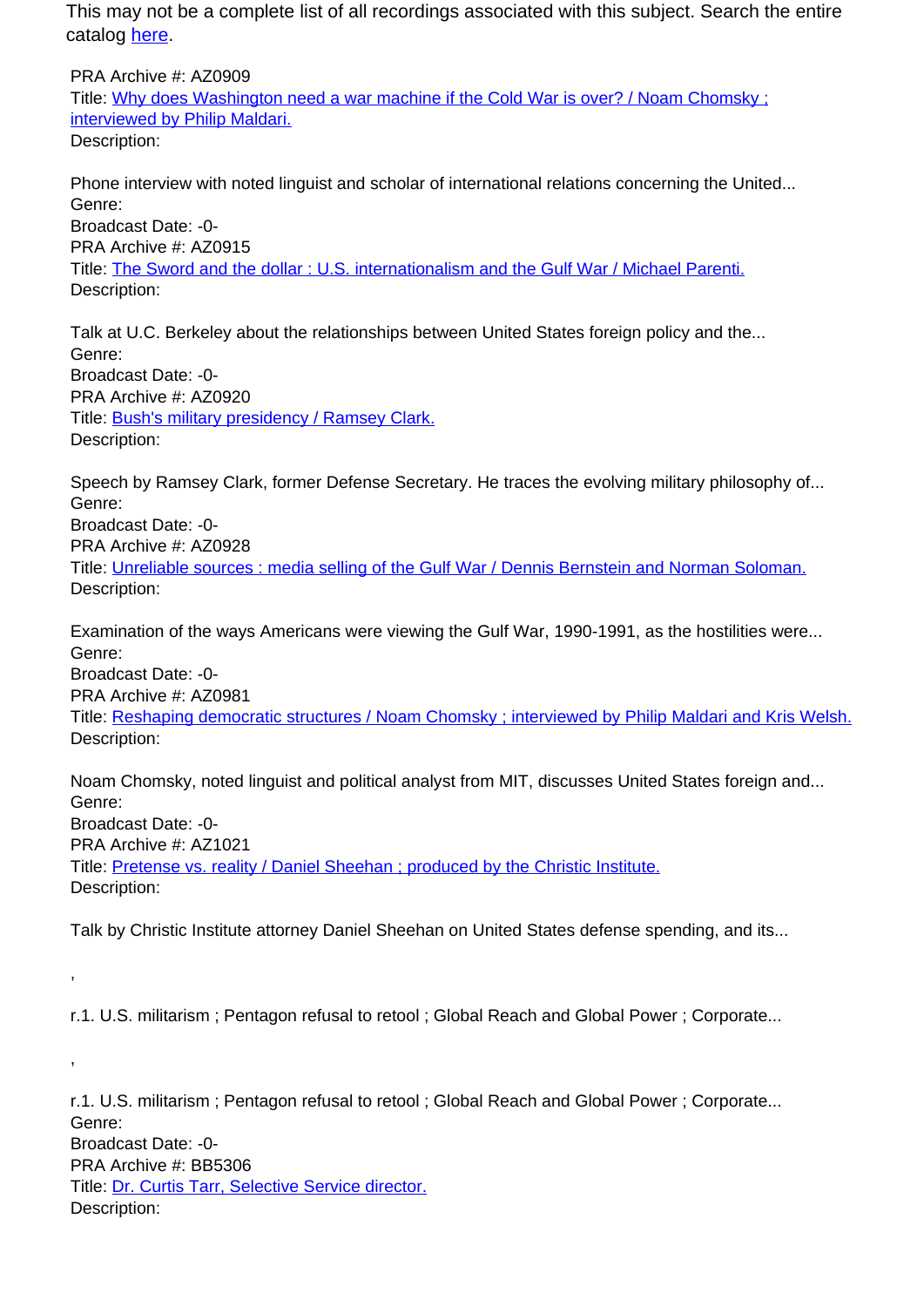Press conference about the Supreme Court's ruling on conscientious objectors to the draft... Genre: Broadcast Date: WBAI, 6 July 1970. PRA Archive #: BB5368 Title: The Pentagon is running free. Description:

Discussion about the U.S. military buildup. Genre: Broadcast Date: WBAI, 1965. PRA Archive #: IZ0307.02 Title: Public hearings on United States war crimes : panel 2. Description:

,

,

,

,

Series of five group talks and presentations which examine United States actions in the Gulf War...

pt.1. Evidence of war against civilians and the use of mass terror / Dr. Levinson ; read by...

pt.1. Evidence of war against civilians and the use of mass terror / Dr. Levinson ; read by... Genre: Broadcast Date: -0- PRA Archive #: IZ0307.04 Title: Public hearings on United States war crimes : panel 4. Description:

Series of five group talks and presentations which examine United States actions in the Gulf War...

pt.1. Domestic costs of the war : racism, cutbacks and repression / Debra Jackson (5 min.) -- pt...

pt.1. Domestic costs of the war : racism, cutbacks and repression / Debra Jackson (5 min.) -- pt... Genre: Broadcast Date: -0- PRA Archive #: KZ1427 Title: Libya bombing response / Noam Chomsky ; produced by Pam Burton. Description:

Chomsky discusses the short and long term implications of the United States bombing of Libya.... Genre: Broadcast Date: KPFK, 17 Apr. 1986. PRA Archive #: KZ1507 Title: Lt. Col. Bo Gritz / interviewed by Ian Masters. Description:

Gritz, former commander of special forces in Vietnam and Latin America, discusses his search for... Genre: Broadcast Date: KPFK, 1 Aug. 1988. PRA Archive #: KZ1536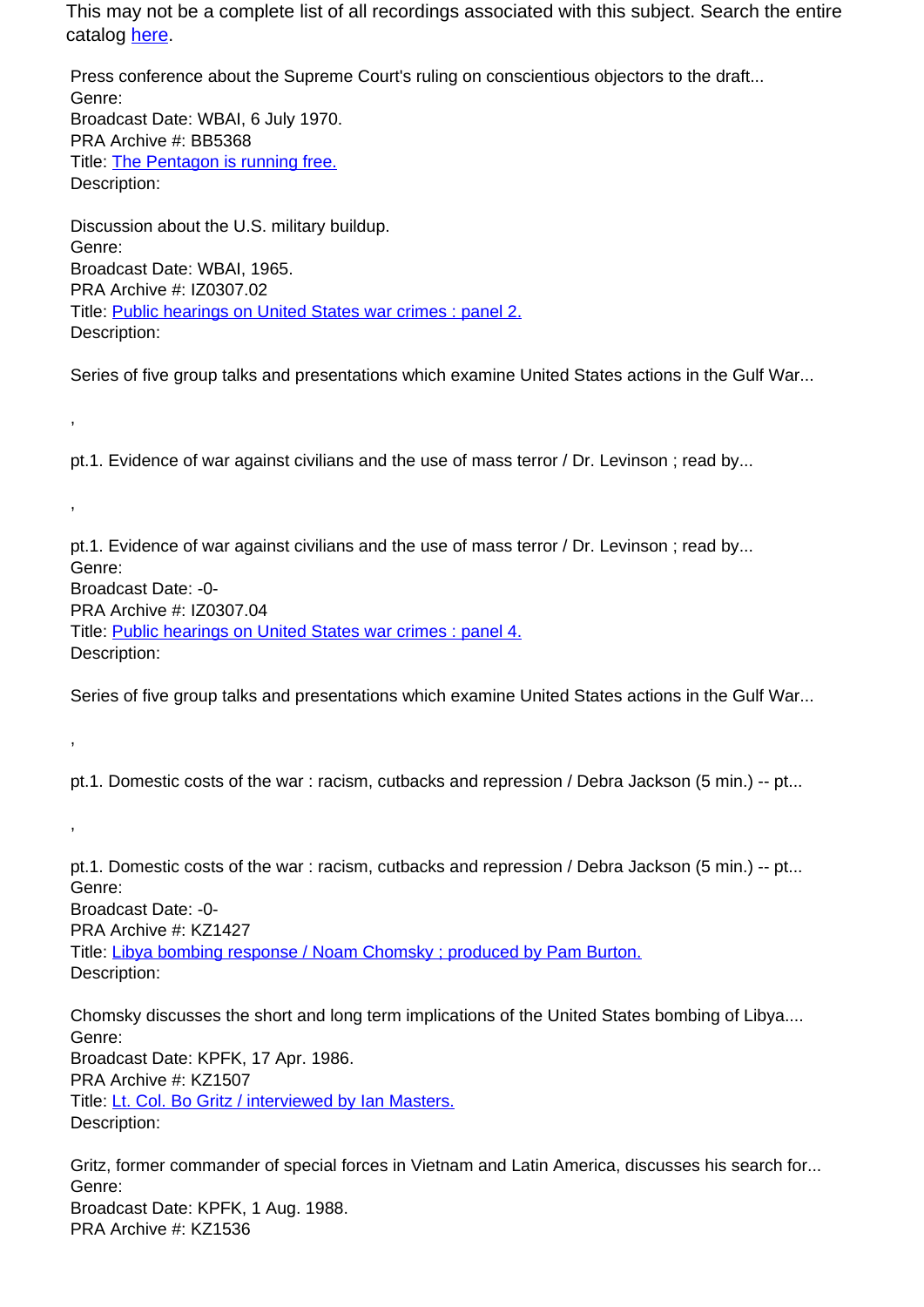Title: **Imperialism, the arms race, and the Bush hypocrisy / Michael Parenti.** Description:

Talk on the ways in which the United States economic elite maintains its control through neo-... Genre: Broadcast Date: KPFK, 18 May 1990. PRA Archive #: KZ1550 Title: About face : odyssey of an American warrior / David Hackworth ; interviewed by Ian Masters. Description:

Colonel David Hacworth, author of About Face: Odyssey of an American Warrior, traces how he has... Genre: Broadcast Date: KPFK, May 1990. PRA Archive #: KZ1580.06 Title: Let's be hot / Helen Caldicott ; produced by Pam Burton. Description:

Part of seven programs about caring for the earth and the environment.|LET'S BE HOT / Helen...

Caldicott argues that the military-industrial complex renewed its usefulness through the U.S....

Caldicott argues that the military-industrial complex renewed its usefulness through the U.S.... Genre:

Broadcast Date: -0-

PRA Archive #: KZ1617

Title: The Economic and political motivation for the Gulf War / R.T. Naylor ; interviedwed by Bob Pugsley.

Description:

,

,

R.T. Naylor, Professor of economics at McGill University in Montreal, Canada, discusses the... Genre: Broadcast Date: KPFK, 13 Mar. 1991. PRA Archive #: KZ1636 Title: American politics in a post-cold war environment : spending the peace dividend / Daniel Sheehan ; introduced by Bill Davies. Description:

Talk by legal advisor for the Christic Institute, Daniel Sheehan, about developments in American... Genre: Broadcast Date: -0- PRA Archive #: KZ1644 Title: The Changing tide / Robert Scheer ; produced by Diane Hatch-Avis. Description:

Talk before the League of Women Voters about the changing composition of California. Robert... Genre: Broadcast Date: KPFK, 15 May 1991. PRA Archive #: KZ1652 Title: The Future of U.S. foreign policy toward Latin America / Philip Agee ; interviewed by Nuri Mohammed. Description: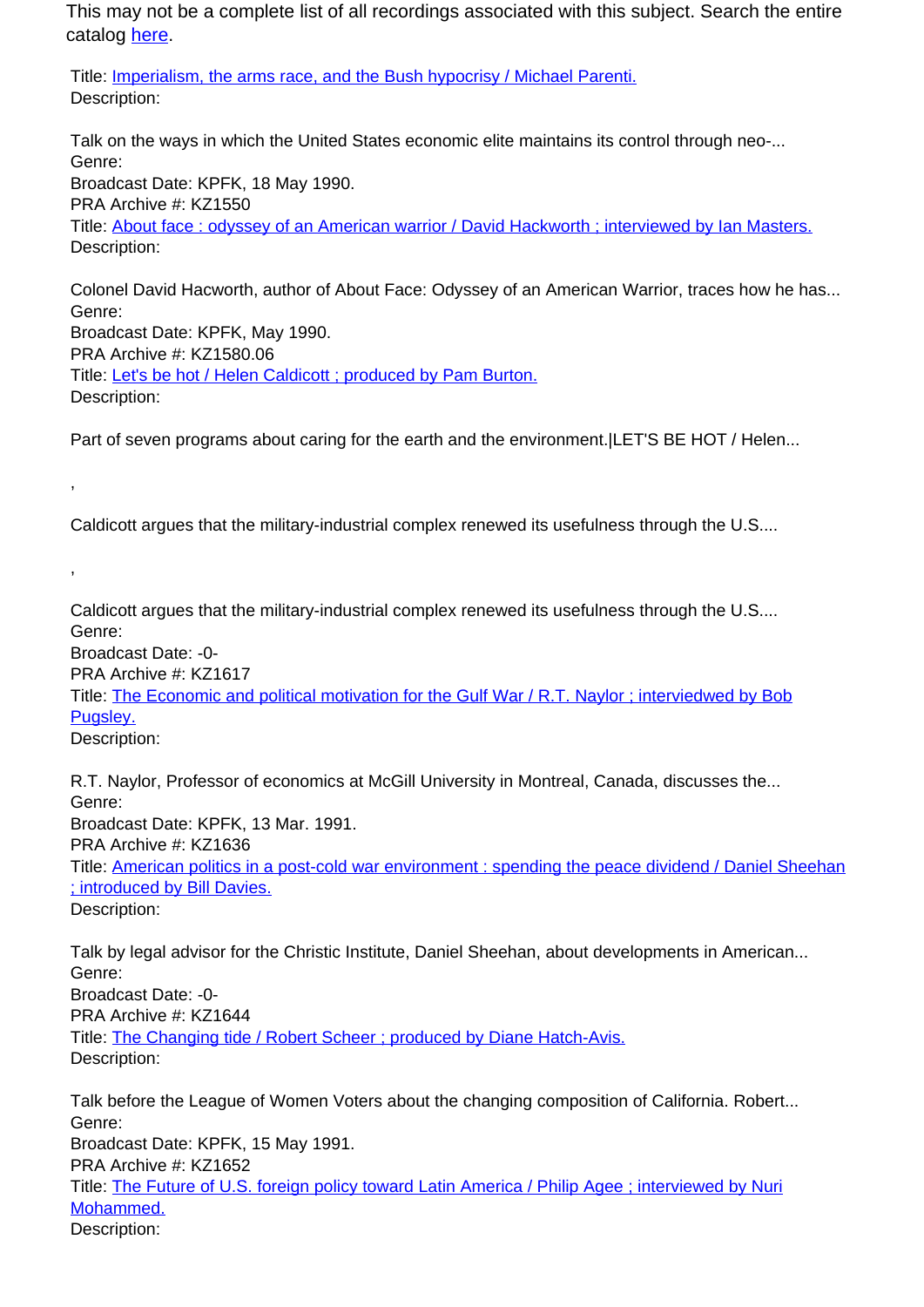Philip Agee, writer and former CIA agent, is interviewed about U.S. foreign policy objectives,... Genre: Broadcast Date: KPFK, 26 Apr. 1991. PRA Archive #: SZ0377 Title: The Right turn of U.S. foreign policy / Noam Chomsky. Description:

Talk on how the 1980's "jingoist consensus" evolved as the dominant elite groups... Genre: Broadcast Date: -0- PRA Archive #: SZ0434 Title: The Dark side of U.S. foreign policy / John Stockwell. Description:

Stockwell, the highest ranking CIA official to go public, speaks from his experiences in the... Genre: Broadcast Date: -0- PRA Archive #: SZ0460 Title: The Media as propaganda / Noam Chomsky. Description:

Noam Chomsky, professor of linguistics at MIT, speaks about how commercial media misrepresents... Genre: Broadcast Date: -0- PRA Archive #: SZ0537 Title: Conversion from a war economy: Seymour Melman / produced by David Barsamian. Description:

A talk by Seymour Melman, in which he traces how and why the United States' ability to be... Genre: Broadcast Date: -0- PRA Archive #: SZ0597 Title: Chomsky on United States Gulf policy / Noam Chomsky ; produced by David Barsamian. Description:

Noam Chomksy, author and Professor of Linguistics and Philosophy and MIT, explains why diplomacy... Genre: Broadcast Date: -0- PRA Archive #: SZ0614 Title: Hidden aspects of the new world order / Philip Agee. Description:

Talk by Philip Agee, former CIA operative and author of Inside the Company, who talks on how the... Genre: Broadcast Date: KPFK, 9 May 1991. PRA Archive #: SZ0624 Title: The Good war? / John Stockwell. Description:

Talk by former CIA agent John Stockwell. He examines the Gulf War, 1990-1991, within the history... Genre: Broadcast Date: -0- PRA Archive #: TZ0046 Title: The Pretorian Guard in the Gulf / John Stockwell.